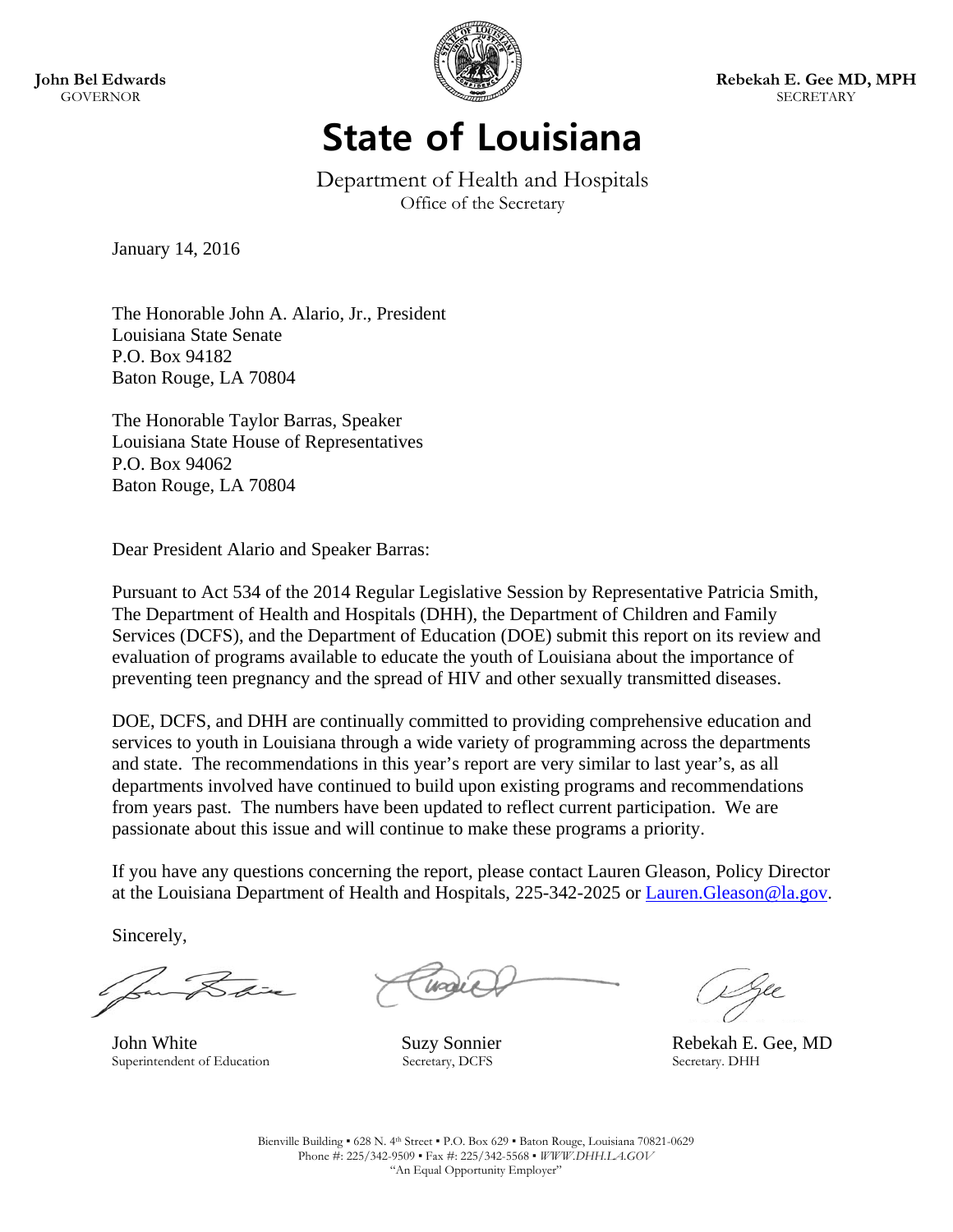# **Programs Available Through the Department of Education**

The following programs and initiatives are in place at the Louisiana Department of Education LDE addressing teen pregnancy and the spread of HIV and other sexually transmitted diseases.

## **YRBS and School Health Profiles**

LDOE is funded by the Centers for Disease Control (CDC) to assess the effectiveness of sexual health education programs using the Youth Risk Behavior Surveillance System (YRBS) and the School Health Profiles Survey (Profiles). In the current funding cycle, Louisiana was only eligible for Strategy 1 funding (Surveillance).

The YRBS is a national school-based survey of high school students which is implemented by the LDOE biennially to monitor priority high-risk behaviors among youth. The survey is administered to randomly selected high schools. Students are asked, but not required, to complete the survey. The survey focuses on priority risk behaviors including Alcohol and Other Drug Use, Obesity, Physical Activity, Mental Health, Tobacco, Injury/Accident Prevention, and Violence and Bullying. Results from the YRBS are used to guide programs and policies that support health and set and track progress toward achieving school health and health promotion program goals.

A second survey, Profiles, is a school personnel survey that assesses school health policies and practices. Profiles, also conducted biennially, is used to assess school health policies and practices in states, large urban school districts, territories, and tribal governments. The survey monitors the status of school health education requirements and content, physical education and physical activity, school health policies related to HIV infection/AIDS, tobacco-use prevention, and nutrition, asthma management activities, family and community involvement in school health programs, and school health coordination.

Data from both surveys is shared with schools and school districts to inform decision-making regarding programs and policies related to student behavior and health.

#### **Health Education Standards**

Louisiana's Health Education Content Standards, which are contained in BESE Bulletin 103, offer a coherent vision of what it means to be health literate. Health literacy is the capacity of an individual to obtain, interpret, and comprehend basic health information and services and the competence to use such information and services in ways that are health enhancing for the individual, family, and community. These standards identify the knowledge and skills essential to the development of health literacy. In addition, the standards provide a guide for enhancing and continuing education of teachers and as a blueprint for local curriculum developers. The standards are broad enough to allow flexibility according to strengths or challenges identified in each community and to make them culturally relevant.

A fundamental mission of schools is the promotion of healthy behaviors by providing individuals with knowledge, abilities, and skills to become healthy and productive citizens. Optimal health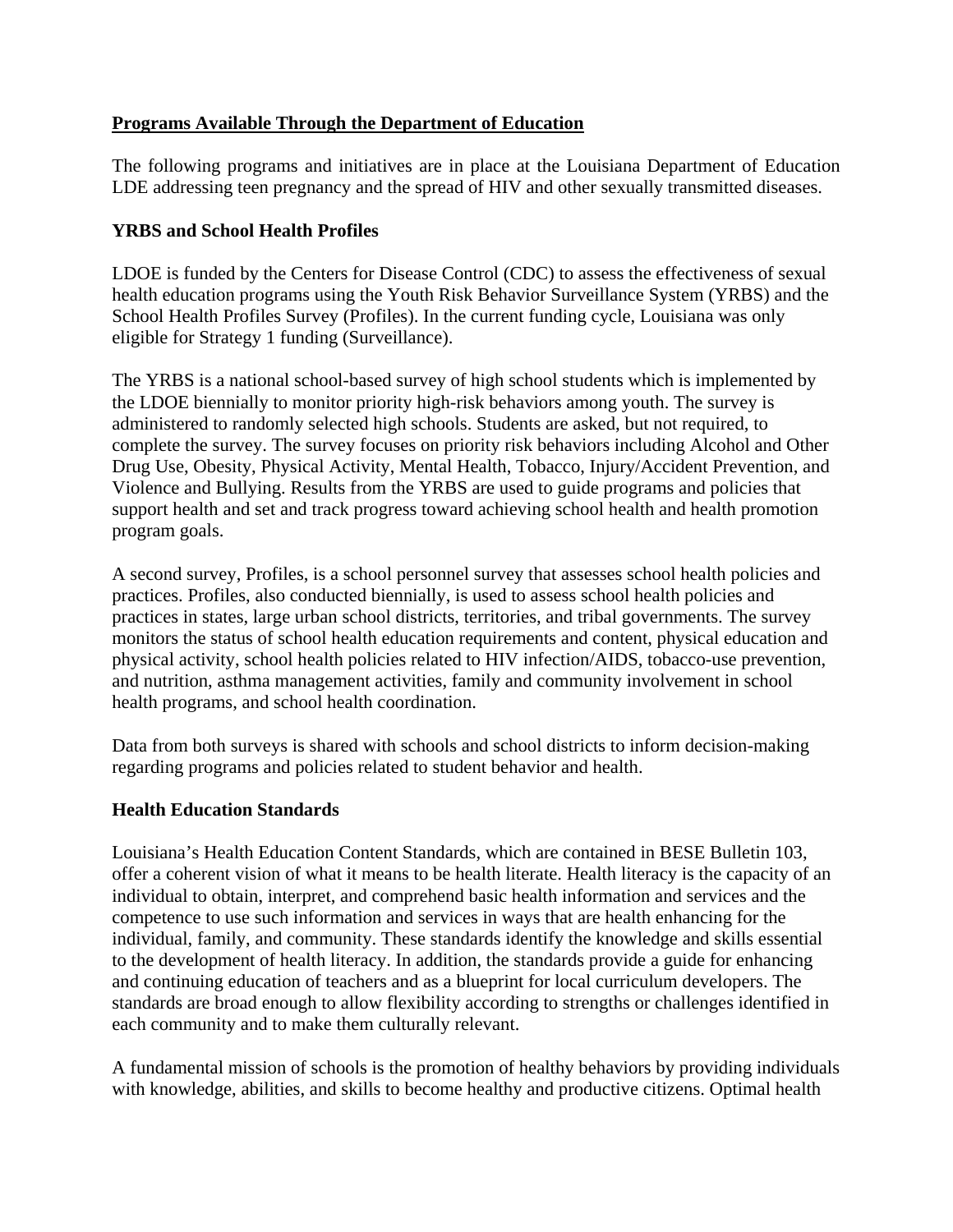leads to effective living, learning and enjoyment of life for all individuals. It is also an asset for students facing intense competition, peer pressure, stress, and a full program of intellectual and physical activities. The primary purpose of health education is the translation and integration of health concepts into personal behavior. Alcohol, tobacco, and other drug use as well as low levels of physical activity, poor nutrition, injuries, teenage pregnancy, sexually transmitted infections (STIs), and stress contribute to a lower health status and result in loss of work and school time.

Health education in schools is essential to enable students to acquire the knowledge and skills needed to practice good health. Implementation of planned, sequential health curricula has been linked to changes in students' attitudes and behaviors. Poor health habits often carry over into adulthood. Students who follow good health habits are more alert, perform at a higher level, are absent less, and have greater self-esteem.

Traditionally, the health education curriculum has been organized around health content topic areas. Today, greater emphasis is placed on health and wellness. The Health Education Content Standards are an ideal means for providing guidelines for curriculum addressing high-risk behaviors and healthy lifestyles.

The CDC has identified six risk behaviors that are incorporated in the organization of the Health Education Content Standards. The six risk behaviors include:

- Tobacco use;
- Sedentary lifestyle/poor physical activity patterns;
- Alcohol and drug abuse;
- Unhealthy dietary behaviors;
- Behaviors that result in accidents and injuries; and
- Sexual behaviors that result in STIs and unintended pregnancy.

The Louisiana Health Education Content Standards framework is designed to guide the process of reforming health education in this state. It provides the following:

- a framework for developing a comprehensive K-12 health education curriculum;
- a catalyst for insightful discussion of the fundamental nature of health education;
- a guide for evaluating progress and achieving health education benchmarks among the students of Louisiana;
- a vision of health education for the state; and
- a tool to enable local districts, schools, and educators to grasp the nature, purpose, and role of health education.

# **Programs Available through the Department of Children and Family Services**

The Louisiana Department of Children and Family Services (DCFS) focuses on three core goals for the agency's vision: working to keep children safe, helping individuals and families become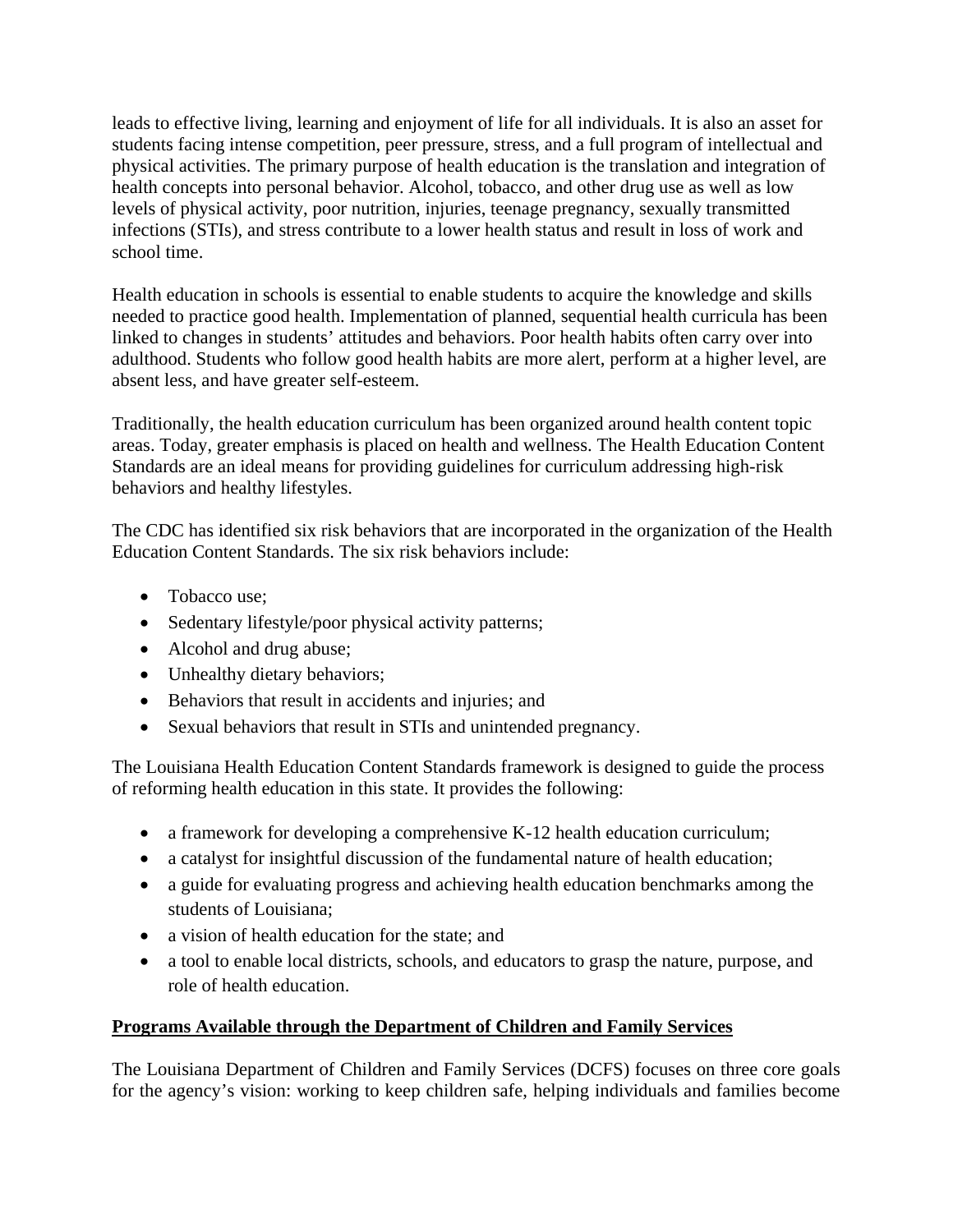self-sufficient, and providing safe refuge during disasters. DCFS does provide direct services that are explicitly focused on preventing teen pregnancy, but as part of DCFS's work to encourage the health and safety of families it has several programs that are aligned with the need to prevent teen pregnancy in Louisiana and to support pregnant teens by providing them with services that can help them build parenting skills.

DCFS administers federal Temporary Assistance to Needy Families (TANF) Block Grant funds for the state. All TANF-funded services must meet one of four TANF Goals:

Goal 1: Provide assistance to needy families so that children can be cared for in their homes, or the homes of relatives.

Goal 2: End dependence of needy families on government benefits by promoting job preparation, work and marriage.

Goal 3: Prevent and reduce out-of-wedlock pregnancies.

Goal 4: Encourage the formation and maintenance of two-parent families.

Therefore, as part of its work administering TANF funds, DCFS provides funds to several programs to address Goal 3, "Prevent and reduce out-of-wedlock pregnancies."

DCFS strives to support families and help them thrive. Through our foster care and adoptive services, at risk children and families receive services like parenting classes and case management services in addition to access to family resource centers. Also, through DCFS's commitment to funding parent-focused programs like the Nurse-Family Partnership, alternatives to abortion and CASA teen parents are engaged and help them to choose adoption opportunities for their child or access services that can help them become better parents.

#### **Abortion Alternatives**

DCFS currently funds two service providers that provide alternatives to abortion for expecting teen parents. These service providers are able to offer services state-wide by subcontracting with 17 service providers in all regions around the state. Contractors are required to provide intervention services including crisis intervention, counseling, mentoring, support services, and pre-natal care information, in addition to information and referrals regarding healthy childbirth, adoption, and parenting to help ensure healthy and full-term pregnancies as an alternative to abortion. In FY2015, 5,411 people were served.

# **Court-Appointed Special Advocates**

Through the Court-Appointed Special Advocates (CASA) program, CASA, DCFS funds mentors to children offering support and guidance. This encouragement and empowerment to be successful in becoming a responsible decision maker, helps deter the child from engaging in risky behaviors such as teen pregnancy, substance abuse, school dropout, etc. In FY2015 CASA focused on pregnancy prevention, goal setting and career development for 22,464 children.

#### **Drug Courts Program**

The Drug Courts Program served 13,099 clients last year by providing counseling to children and family members on the basic need to be free of alcohol and substance abuse, and the benefits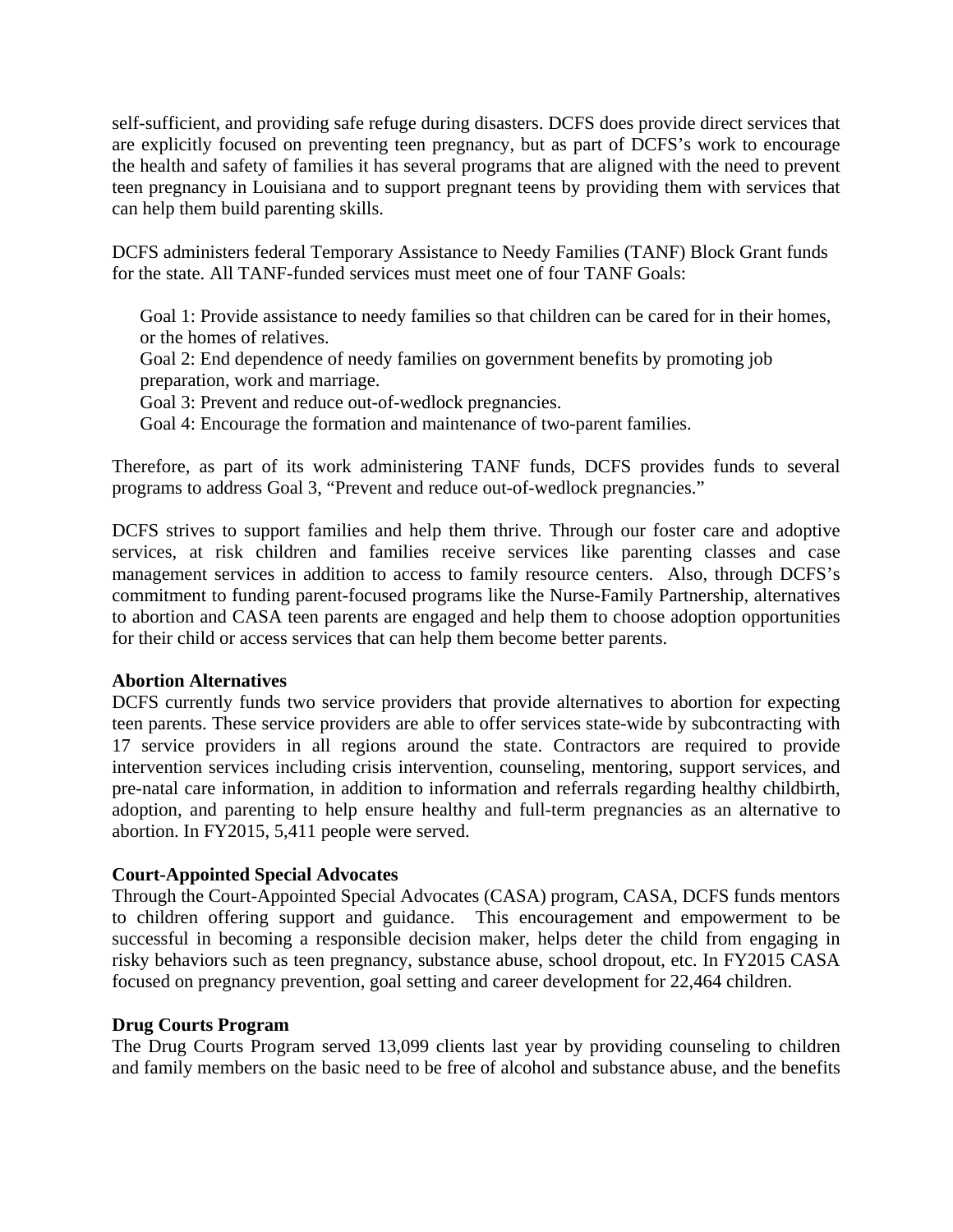of completing one's education. Through these initiatives, there is an added outcome of teen pregnancy prevention.

## **Jobs for America's Graduates Louisiana**

The Jobs for America's Graduates Louisiana (JAG-LA) Program provides intervention and improved life prospects for students who show evidence of failing, dropping out or engaging in negative behaviors that can lead to dependency, out-of-wedlock births, imprisonment, and/or other undesirable outcomes which may lead to the detriment and impoverishment of youth. There were 21,916 participants in the Multi Year Model Program, 1,610 in the Out-of School Model Program, and 5,456 in the Middle School Model Program in 2015.

# **LA 4 Public Pre-Kindergarten Program**

Research indicates that at-risk children who attend quality preschool programs have a decreased incidence of out-of-wedlock pregnancies, high school dropouts, and incarceration. The LA 4 Public Pre-Kindergarten Program will meet these goals through the provision of early education and support services for all enrolled four-year-olds and their families, serving an average of 15,496 children in FY 2015.

## **Programs Available Through the Department of Health and Hospitals**

Louisiana Department of Health and Hospitals (DHH), Office of Public Health (OPH) has several teen pregnancy programs across the state:

# **Teen Outreach Program® (TOP®)**

TOP**®** is a 9-month program implemented in community based settings in select parishes in Louisiana that have the highest rates of teen births. It serves children from ages twelve to seventeen. Wyman Center Inc.'s TOP<sup>®</sup> provides communities and organizations with a tested framework for creating and/or enhancing youth development efforts that empowers teen to lead successful lives and build strong communities. This program is one of only a few that is proven effective in increasing school success and prevention teen pregnancy. A total of 6,475 Louisiana youth have enrolled since TOP**®** started in 2011 reaching 93% of the programs goal of 7,000 in sixty-seven TOP<sup>®</sup> clubs. TOP<sup>®</sup> implementation ended June 30, 2015, and the evaluation ended October 31, 2015.

Agencies implementing TOP**®** on behalf of DHH are Institute for Women and Ethnic Studies-New Orleans and surrounding parishes; Family Roads of Greater Baton Rouge-Greater Baton Rouge and surrounding parishes; Southwest Louisiana AHEC-Lafayette and surrounding parishes; Southwest Louisiana AIDs Council-Calcasieu and surrounding parishes; Volunteers of America-Alexandria-Rapides and surrounding parishes; Volunteers of America-Shreveport-Caddo and surrounding parishes; Louisiana Center Against Poverty-Ouachita and surrounding parishes

Youth are enrolled into a randomized control trial through active program and evaluation consent. All youth complete pre-, post-, and follow-up surveys at the indicated time period, with incentives. Daily evaluation requires completion of attendance and community service learning logs; along with the fidelity monitoring log. Monthly evaluation requires completion of a monthly activity report by all contractors. Quarterly evaluation includes completion of Wyman's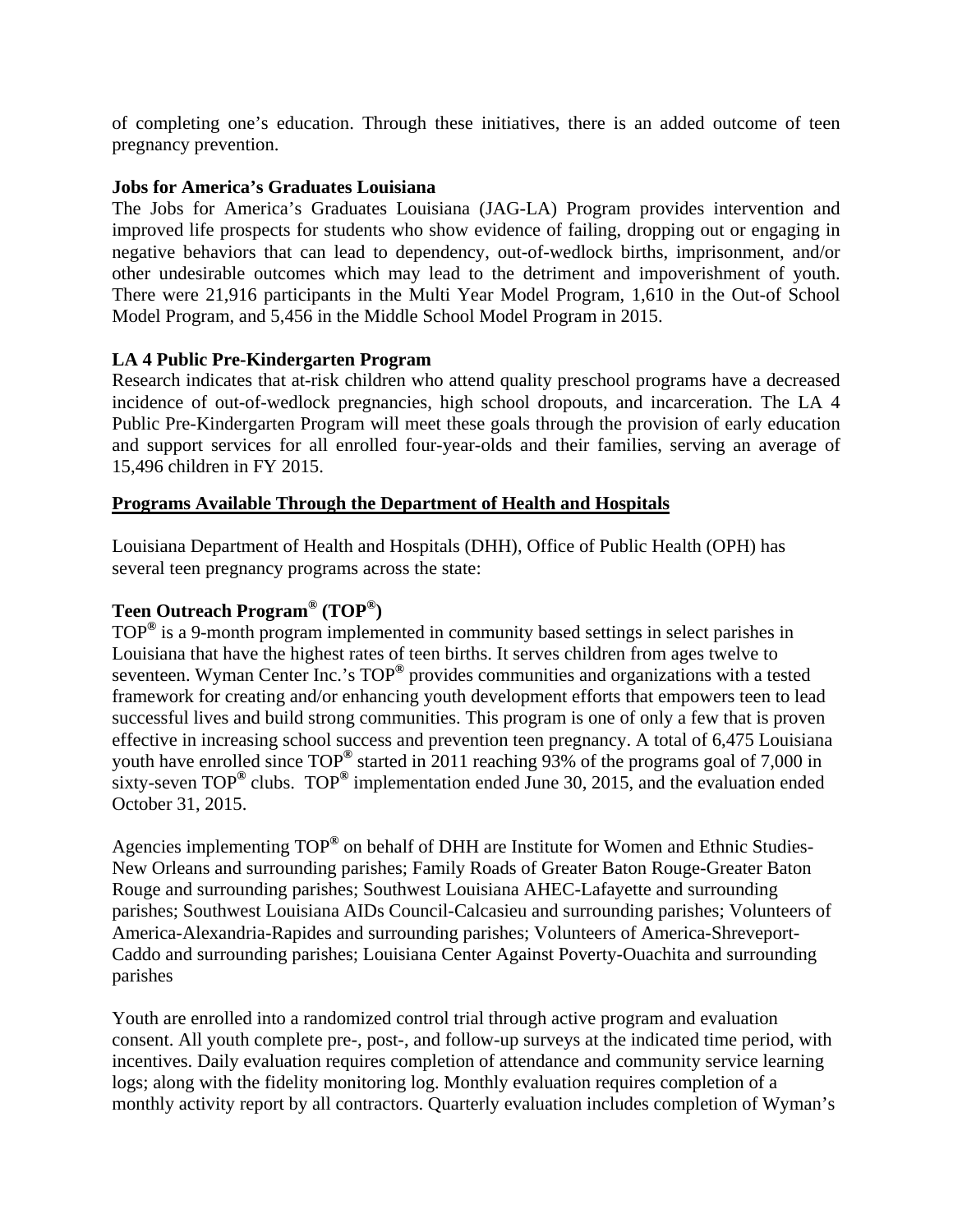fidelity monitoring tool, webinars in which data is shared and discussed with contractors, and required participation in site visits and observations. Reach, dosage, fidelity and all performance measures are reported and monitored through OAH's federal reporting system at the required time periods throughout the year.

## **Family Planning Program-Clinical Services in Public Health Units**

In sixty-nine service sites statewide, men and women (including adolescents) receive education and counseling on contraception, STI risk, and family planning. Confidential and age-appropriate services are provided to adolescents. In 2014, 6,421 men and 35,630 women were served— 6,850 adolescents (age 15-19). Clinic sites are evaluated in an annual federal report as well as regular quality assurance and improvement activities including targeted chart reviews, productivity reports (numbers served), and quarterly clinic flow analysis. In addition to these reports, an annual comprehensive site assessment is completed in the fall according to the federal Title X quality assurance tool.

## **Nurse-Family Partnership**

The Nurse-Family Partnership (NFP) is a voluntary, free maternal and childhood health program for first-time mothers, from pregnancy until their babies are two years old, where mothers are paired with nurse home visitors. Expecting fathers are encouraged to participate in the visits, and families in the program have a 46% increase in father presence in the household. The Nurse-Family Partnerships program served 3,122 families in Federal FY 2015 (October 1, 2014 – September 30, 2015). DHH administers this program with support from DCFS.

#### **Personal Responsibility Education Program (PREP)**

The STD/HIV Program was awarded federal funds through the Family and Youth Services Bureau (FYSB) to implement Personal Responsibility Education Program (PREP) across the state of Louisiana. Through PREP, FYSB awards grants to State agencies to educate young people in both abstinence and contraception to prevent pregnancy and sexually transmitted infections, including HIV/AIDS.

PREP projects replicate effective, evidence-based program models or substantially incorporate elements of projects that have been proven to delay sexual activity, increase condom or contraceptive use for sexually active youth, or reduce pregnancy among youth. The program targets youth ages 10-19 who are homeless, in foster care, live in geographic areas with high teen birth rates, or come from racial or ethnic minority groups. The program also supports pregnancy youth and mothers under the age of 21.

As of September 30, 2015, over 2,100 youth have been reached through Louisiana State PREP.

Projects are currently running in seven regions statewide. The STD/HIV Program currently works with seven community based organizations across the state to provide two program models:

• **Project AIM** is a group level intervention for youth ages 11-14. Project AIM encourages young people to envision a positive possible future and discuss risk behaviors that could be a barrier to successful adulthood. This intervention is designed to reduce HIV, STD